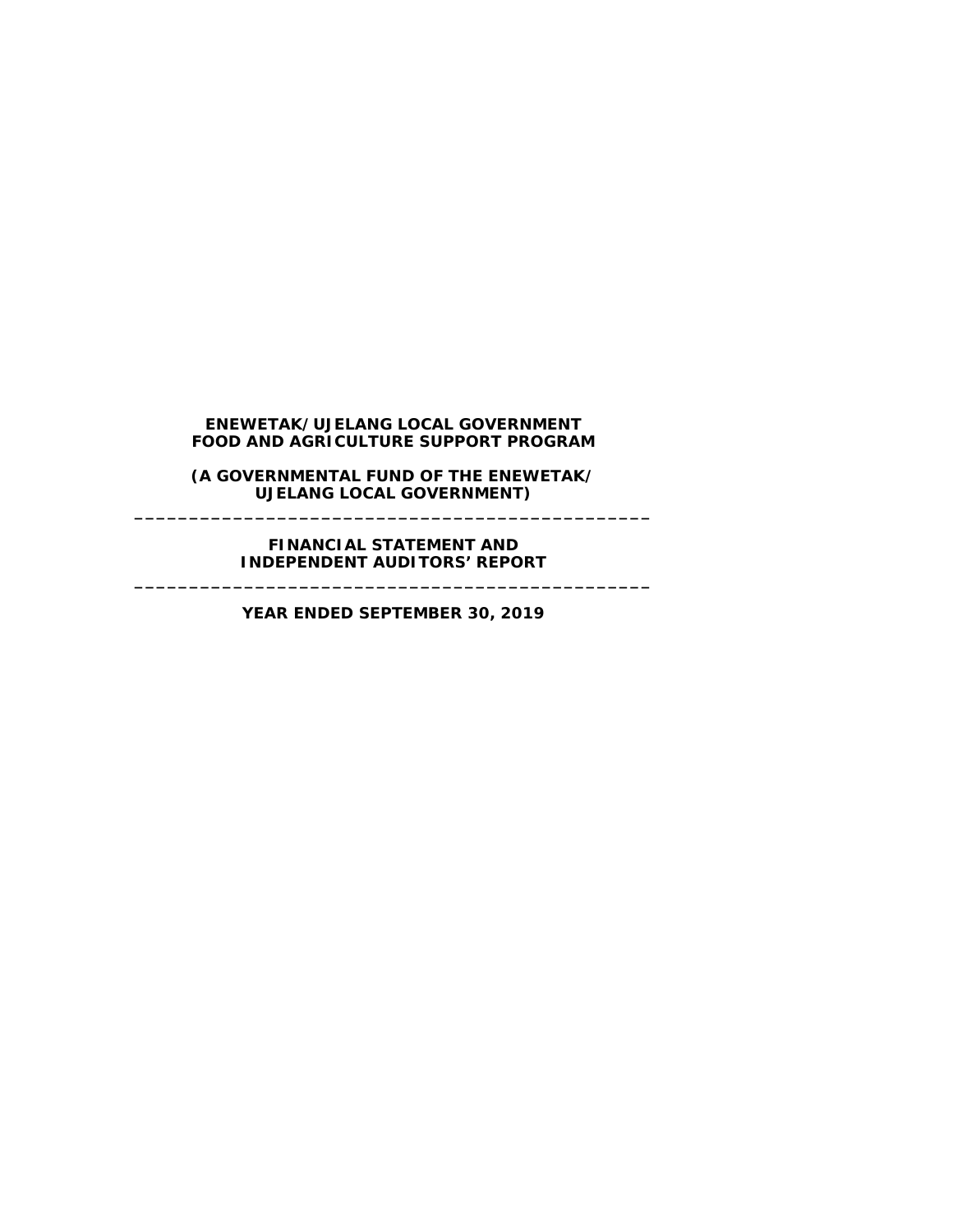Year Ended September 30, 2019 Table of Contents

|      |                                                                                                                                                                                                                               | Page No. |
|------|-------------------------------------------------------------------------------------------------------------------------------------------------------------------------------------------------------------------------------|----------|
| Ι.   | INDEPENDENT AUDITORS' REPORT                                                                                                                                                                                                  | 1        |
| П.   | <b>FINANCIAL STATEMENT:</b>                                                                                                                                                                                                   |          |
|      | Statement of Revenues, Expenditures and Change in Fund Balance                                                                                                                                                                | 3        |
|      | Notes to Financial Statement                                                                                                                                                                                                  | 4        |
| III. | INDEPENDENT AUDITORS' REPORTS ON COMPLIANCE WITH<br><b>LAWS AND REGULATIONS</b>                                                                                                                                               |          |
|      | Independent Auditors' Report on Internal Control Over Financial<br>Reporting and on Compliance and Other Matters Based on an<br>Audit of Financial Statements Performed in Accordance With<br>Government Auditing Standards   | 6        |
|      | Independent Auditors' Report on Compliance For The Sole Major<br>Federal Program; Report on Internal Control Over Compliance;<br>and Report on Schedule of Expenditures of Federal Awards<br>Required by the Uniform Guidance | 8        |
|      | Schedule of Expenditures of Federal Awards                                                                                                                                                                                    | 11       |
|      | Notes to Schedule of Expenditures of Federal Awards                                                                                                                                                                           | 12       |
|      | Schedule of Findings and Questioned Costs                                                                                                                                                                                     | 13       |
|      | Corrective Action Plan                                                                                                                                                                                                        | 17       |
|      | Summary Schedule of Prior Audit Findings and Questioned<br>Costs                                                                                                                                                              | 18       |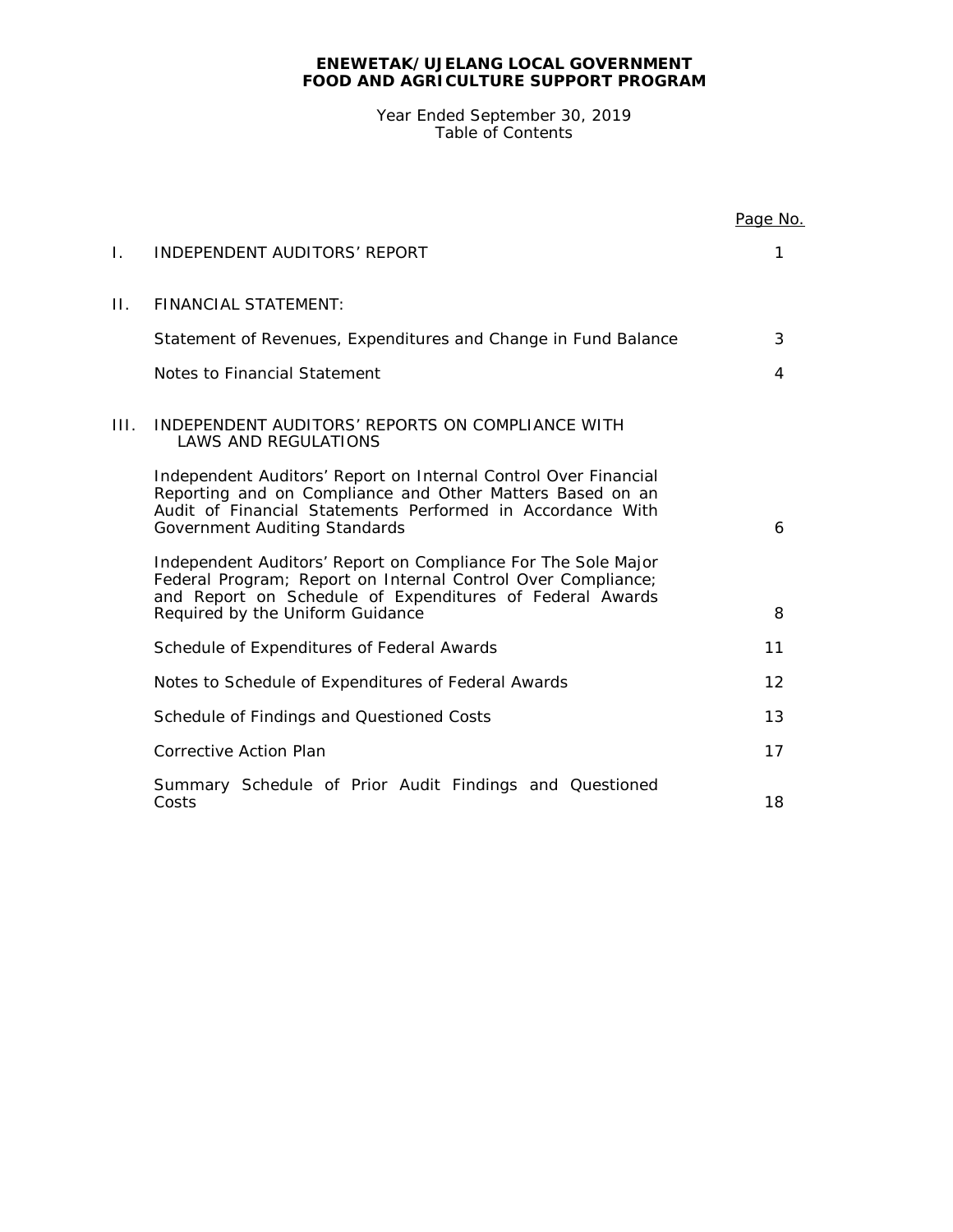

Deloitte & Touche LLP 361 South Marine Corps Drive Tamuning, GU 96913-3973 USA

Tel: +1 (671) 646-3884 Fax: +1 (671) 649-4265

www.deloitte.com

#### **INDEPENDENT AUDITORS' REPORT**

Mayor Jackson Ading Enewetak/Ujelang Local Government Republic of the Marshall Islands:

#### **Report on the Financial Statement**

We have audited the accompanying financial statement of the Enewetak/Ujelang Local Government (EULGOV) Food and Agriculture Support Program (the Program), a governmental fund of EULGOV, which comprises the statement of revenues, expenditures and change in fund balance for the year ended September 30, 2019, and the related notes to the financial statement.

#### *Management's Responsibility for the Financial Statement*

Management is responsible for the preparation and fair presentation of this financial statement in accordance with accounting principles generally accepted in the United States of America; this includes the design, implementation, and maintenance of internal control relevant to the preparation and fair presentation of financial statements that are free from material misstatement, whether due to fraud or error.

#### *Auditors' Responsibility*

Our responsibility is to express an opinion on the financial statement based on our audit. We conducted our audit in accordance with auditing standards generally accepted in the United States of America and the standards applicable to financial audits contained in *Government Auditing Standards*, issued by the Comptroller General of the United States. Those standards require that we plan and perform the audit to obtain reasonable assurance about whether the financial statement is free from material misstatement.

An audit involves performing procedures to obtain audit evidence about the amounts and disclosures in the financial statement. The procedures selected depend on the auditor's judgment, including the assessment of the risks of material misstatement of the financial statement, whether due to fraud or error. In making those risk assessments, the auditor considers internal control relevant to the entity's preparation and fair presentation of the financial statement in order to design audit procedures that are appropriate in the circumstances, but not for the purpose of expressing an opinion on the effectiveness of the entity's internal control. Accordingly, we express no such opinion. An audit also includes evaluating the appropriateness of accounting policies used and the reasonableness of significant accounting estimates made by management, as well as evaluating the overall presentation of the financial statement.

We believe that the audit evidence we have obtained is sufficient and appropriate to provide a basis for our audit opinion.

## *Opinion*

In our opinion, the financial statement referred to above presents fairly, in all material respects, the results of operations of the Program for the year ended September 30, 2019 in accordance with accounting principles generally accepted in the United States of America.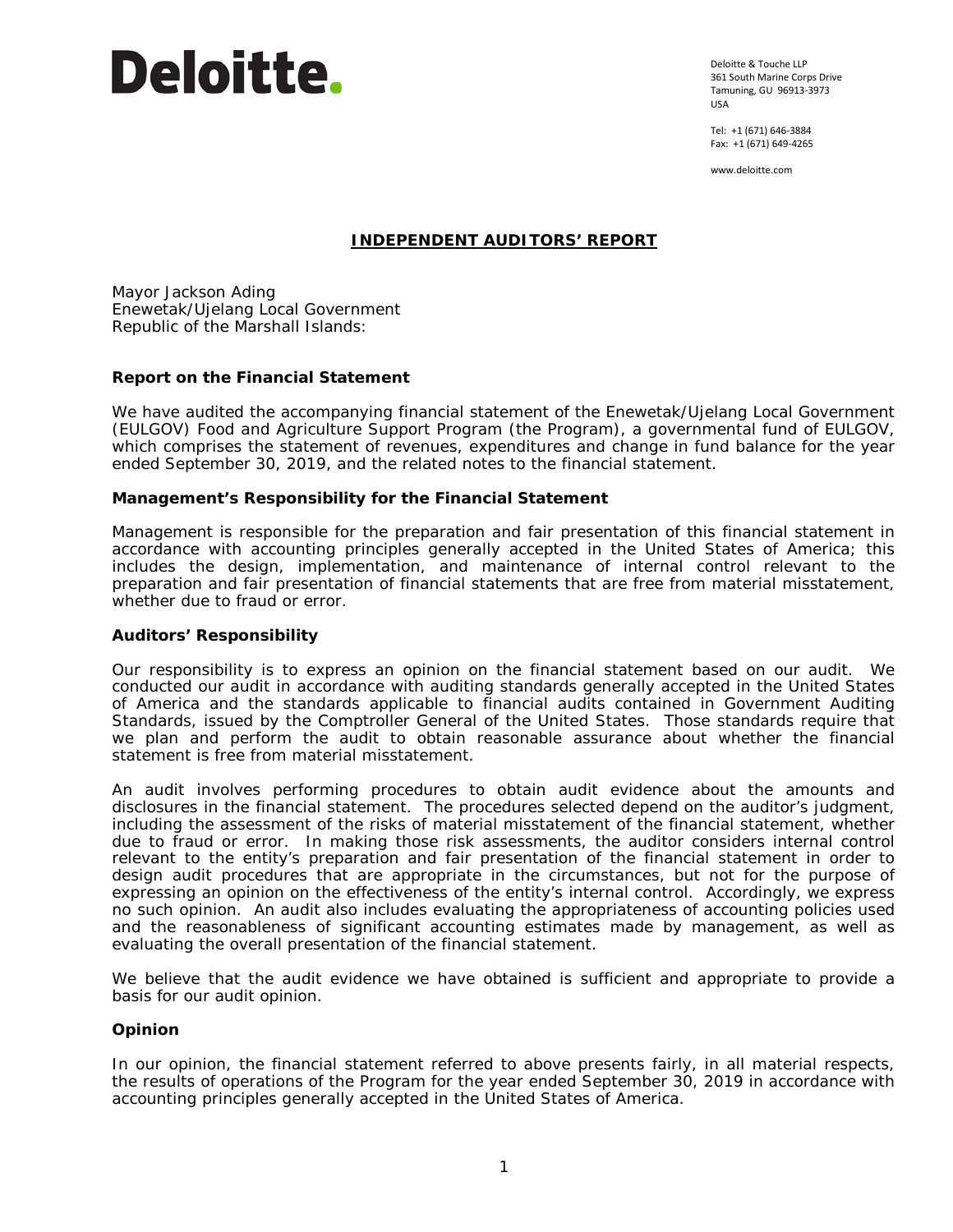# **Emphasis of Matter - Reporting Entity**

As discussed in Note 1 to the financial statement, the financial statement referred to above presents only the EULGOV Food and Agriculture Support Program and is not intended to present fairly the results of operations of the Enewetak/Ujelang Local Government in accordance with accounting principles generally accepted in the United States of America. Our opinion is not modified with respect to this matter.

#### **Other Reporting Required by** *Government Auditing Standards*

In accordance with *Government Auditing Standards*, we have also issued our report dated September 11, 2020, on our consideration of the Program's internal control over financial reporting and on our tests of its compliance with certain provisions of laws, regulations, contracts, and grant agreements and other matters. The purpose of that report is solely to describe the scope of our testing of internal control over financial reporting and compliance and the results of that testing, and not to provide an opinion on the effectiveness of the Program's internal control over financing reporting or on compliance. That report is an integral part of an audit performed in accordance with *Government Auditing Standards* in considering the Program's internal control over financial reporting and compliance.

Point Nachell

September 11, 2020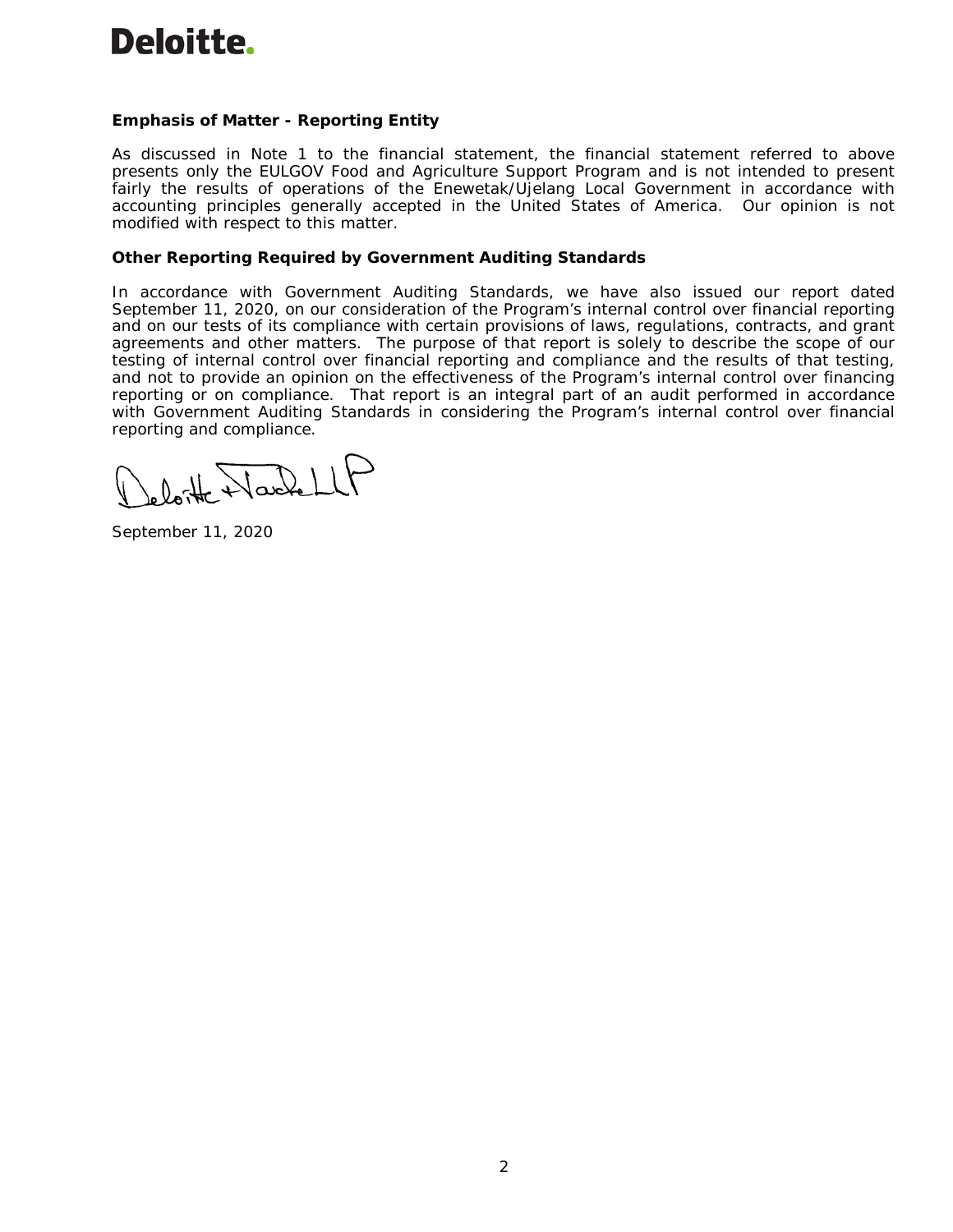# Statement of Revenues, Expenditures and Change in Fund Balance Year Ended September 30, 2019

| Revenues:                         |                 |
|-----------------------------------|-----------------|
| Federal program receipts          | \$<br>2,085,225 |
| Expenditures:                     |                 |
| Direct food costs                 | 702,332         |
| Personnel services                | 661,164         |
| Petroleum, oil and lube           | 232,459         |
| Repairs and maintenance           | 79,730          |
| Machinery and equipment           | 74,434          |
| Materials and supplies            | 71,424          |
| Accommodation and other benefits  | 46,808          |
| Contractual services              | 40,561          |
| Lady E subsistence                | 14,998          |
| Communication                     | 9,375           |
| Travel                            | 7,057           |
| Temporary labor                   | 6,828           |
| Office rental                     | 5,810           |
| Wharfage and stevedoring          | 4,456           |
| Equipment rental                  | 1,790           |
| Insurance                         | 328             |
| Bank charges                      | 161             |
| Miscellaneous                     | 5,891           |
| Total expenditures                | 1,965,606       |
| Change in fund balance            | 119,619         |
| Fund balance at beginning of year | 63,273          |
| Fund balance at end of year       | \$<br>182,892   |

See accompanying notes to financial statement.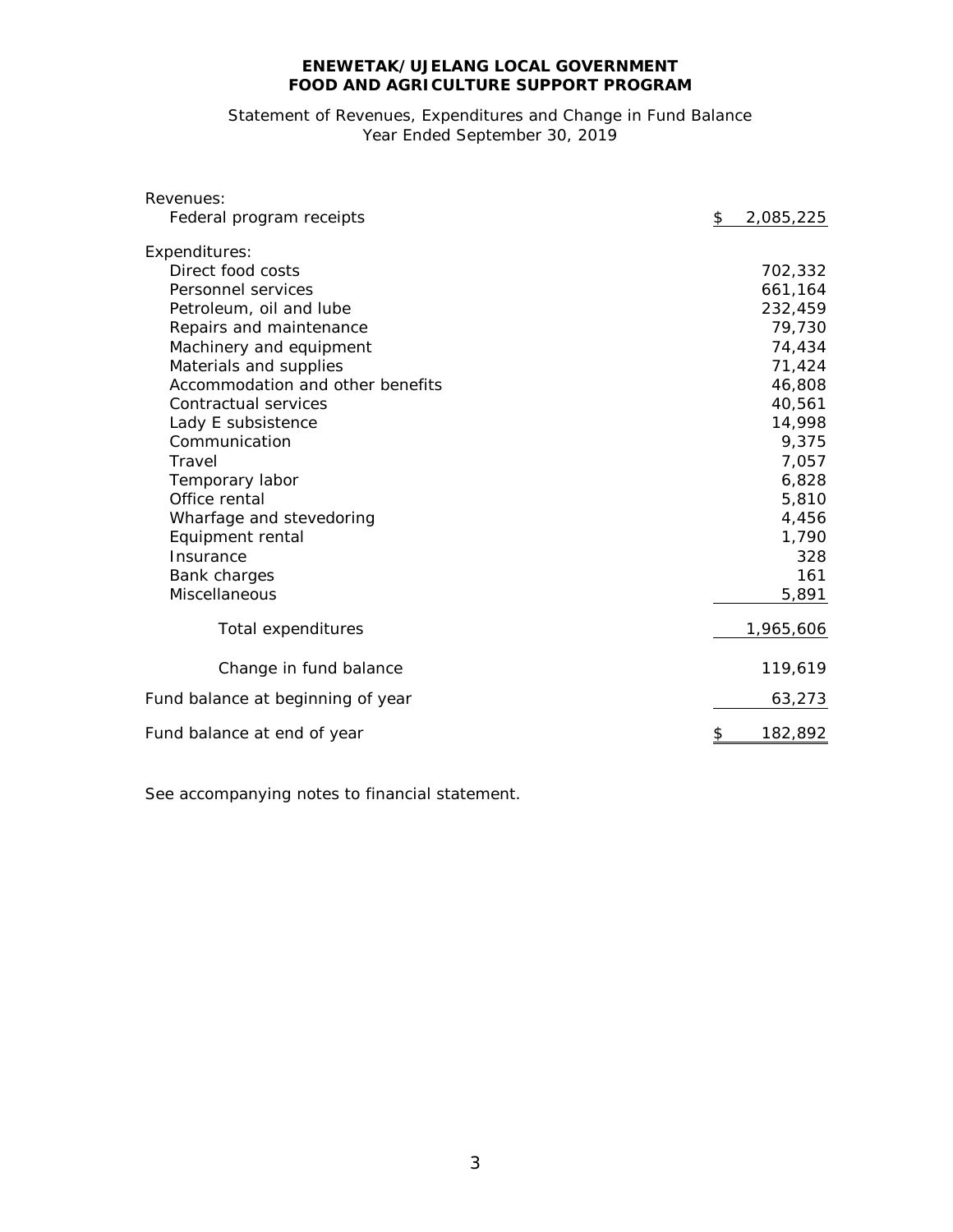Notes to Financial Statement September 30, 2019

#### (1) Organization

The Enewetak/Ujelang Local Government (EULGOV) was established pursuant to Public Law 1981-2, the Local Government Act of the Republic of the Marshall Islands, and operates under the Constitution of the Enewetak/Ujelang Local Government. EULGOV is governed by an elected mayor and a fifteen-member council. The EULGOV Food and Agriculture Support Program (the Program) is considered a governmental fund of EULGOV and was established to account for funding received pursuant to Section 103(f)(2) of the Compact of Free Association Amendments Act of 2003.

The accompanying financial statement relates solely to those accounting records maintained by EULGOV relating to the Program, and does not incorporate any accounts related to any other departments or agencies of EULGOV.

#### (2) Summary of Significant Accounting Policies

The financial statement of the Program has been prepared in accordance with accounting principles generally accepted in the United States of America (GAAP), as applicable to government units. The Governmental Accounting Standards Board (GASB) is the accepted standard-setting body for establishing governmental accounting and financial reporting principles. The Program's significant accounting policies are described below.

#### A. Measurement Focus and Basis of Accounting

The Program reports the results of its operations in one governmental fund. A fund is a separate accounting entity with a self-balancing set of accounts. They are concerned only with the measurement of financial position and are not involved with measurement of results of operations. Fund accounting is designed to demonstrate legal compliance and to aid financial management by segregating transactions related to certain government functions or activities.

Governmental funds are used to account for all or most of a government's general activities, including the collection and disbursement of earmarked monies (special revenue funds).

#### B. Basis of Presentation

The accounting and financial reporting treatment applied to a fund is determined by its measurement focus. All governmental funds are accounted for using a current Operating statements of these funds present increases (i.e., revenues and other financing sources) and decreases (i.e., expenditures and other financing uses) in net current assets.

The modified accrual basis of accounting is used by all governmental fund types. Under the modified accrual basis of accounting, revenues are recognized when susceptible to accrual (i.e., when they become both measurable and available). "Measurement" means the amount of the transaction can be determined and "available" means collectible within the current period or soon enough thereafter to be used to pay liabilities of the current period. Expenditures are recorded when the related liability is incurred.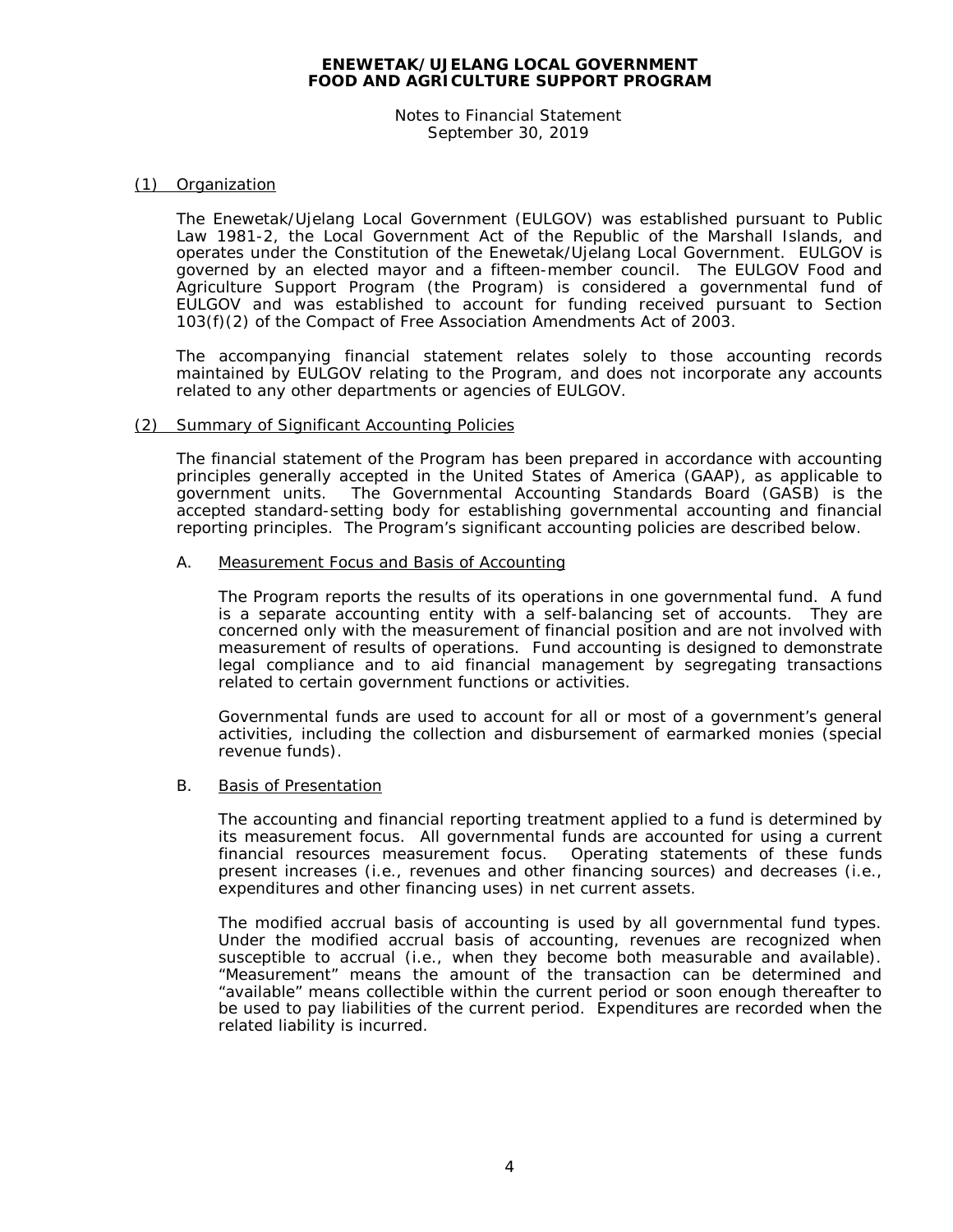Notes to Financial Statement September 30, 2019

#### (2) Summary of Significant Accounting Policies, Continued

C. Estimates

The preparation of financial statements in accordance with GAAP requires management to make estimates and assumptions that affect the reported amounts of assets and liabilities and disclosure of contingent assets and liabilities at the date of the financial statements and the reported amounts of revenues and expenditures during the reporting period. Actual results could differ from those estimates.

#### (3) Risk Management

The Program is exposed to various risks of loss related to torts; theft of, damage to, and destruction of assets; errors and omissions; injuries to employees; and natural disasters. The Program has elected to purchase commercial automobile and marine insurance from independent third parties for the risks of loss to which it is exposed. For other risks of loss to which it is exposed, the Program has elected not to purchase commercial insurance. Instead, the Program's management believes it is more economical to manage its risks internally. In the event of claim settlements and judgments, the Program reports all of its risk management activities in the General Fund of EULGOV. Claims expenditures and liabilities are reported when it is probable that a loss has occurred and the amount of that loss can be reasonably estimated. These losses include an estimate of claims that have been incurred but not reported. No material losses have resulted from the Program's risk management activities for the past three years.

#### (4) Contingency

#### Questioned Costs

The Program is subject to financial and compliance audits to ascertain if Federal laws and guidelines have been followed. Questioned costs have been set forth in the Program's Single Audit Report for the year ended September 30, 2019. In addition, the Program is considered to have responsibility for any questioned costs that may result from Single Audits of the Program for the fiscal years for which audits have not been performed. The ultimate disposition of any questioned costs can be determined only by final action of the grantor agency. Therefore, no provision for any liability that may result upon resolution of these matters has been made in the accompanying financial statement.

#### (5) Fund Balance Reserve

As of September 30, 2019, \$182,892 of the 2019 grant was available to be used for program needs.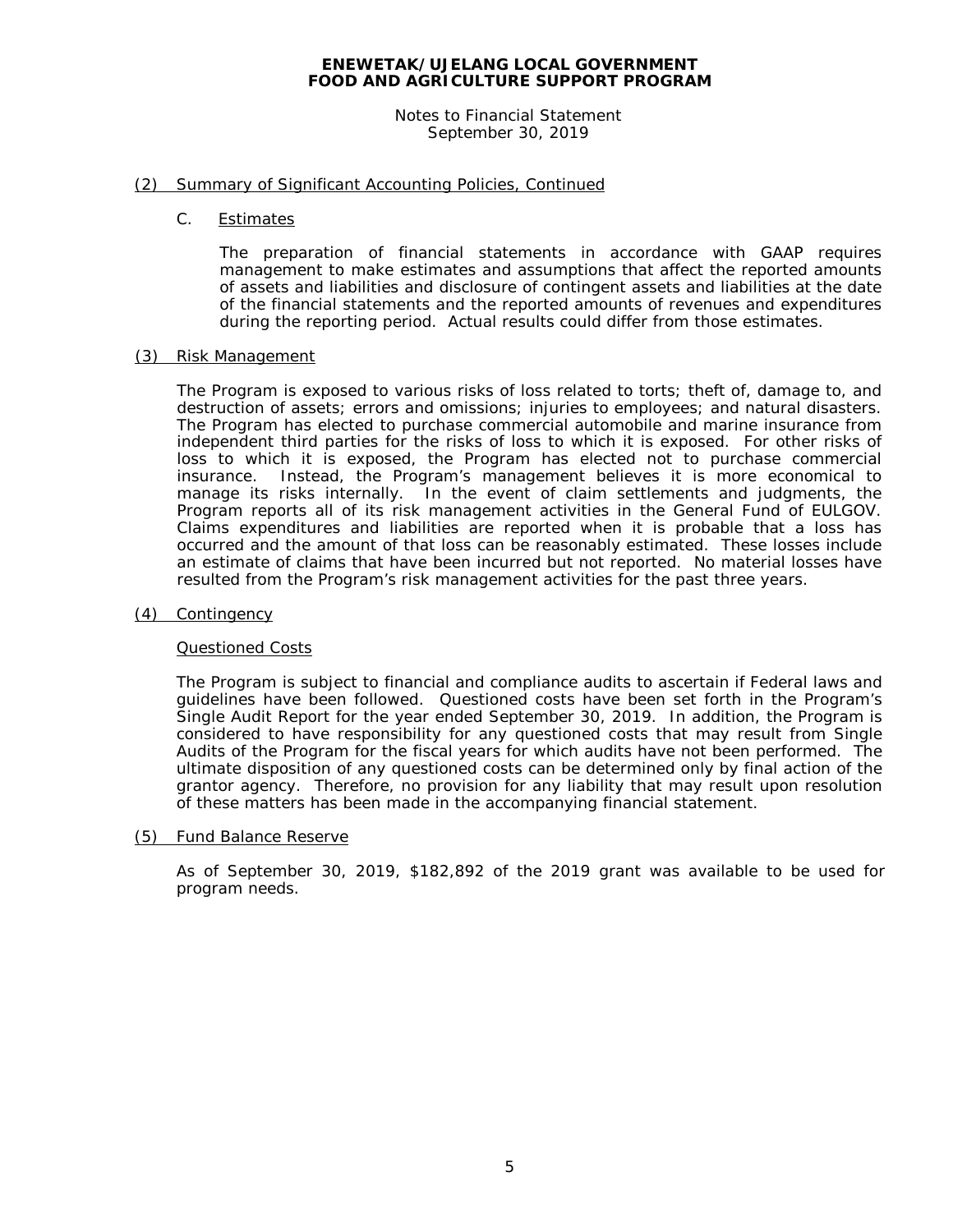

Deloitte & Touche LLP 361 South Marine Corps Drive Tamuning, GU 96913-3973 USA

Tel: +1 (671) 646-3884 Fax: +1 (671) 649-4265

www.deloitte.com

#### **INDEPENDENT AUDITORS' REPORT ON INTERNAL CONTROL OVER FINANCIAL REPORTING AND ON COMPLIANCE AND OTHER MATTERS BASED ON AN AUDIT OF FINANCIAL STATEMENTS PERFORMED IN ACCORDANCE WITH** *GOVERNMENT AUDITING STANDARDS*

Mayor Jackson Ading Enewetak/Ujelang Local Government Republic of the Marshall Islands:

We have audited, in accordance with auditing standards generally accepted in the United States of America and the standards applicable to financial audits contained in *Government Auditing Standards* issued by the Comptroller General of the United States, the financial statement of the Enewetak/Ujelang Local Government Food and Agriculture Support Program (the Program), which comprises the statement of revenues, expenditures and change in fund balance for the year ended September 30, 2019, and the related notes to the financial statement, and have issued our report thereon dated September 11, 2020.

#### **Internal Control Over Financial Reporting**

In planning and performing our audit of the financial statement, we considered the Program's internal control over financial reporting (internal control) to determine the audit procedures that are appropriate in the circumstances for the purpose of expressing our opinion on the financial statement, but not for the purpose of expressing an opinion on the effectiveness of the Program's internal control. Accordingly, we do not express an opinion on the effectiveness of the Program's internal control.

A *deficiency in internal control* exists when the design or operation of a control does not allow management or employees, in the normal course of performing their assigned functions, to prevent, or detect and correct, misstatements on a timely basis. A *material weakness* is a deficiency, or a combination of deficiencies, in internal control, such that there is a reasonable possibility that a material misstatement of the entity's financial statements will not be prevented, or detected and corrected on a timely basis.

Our consideration of internal control was for the limited purpose described in the first paragraph of this section and was not designed to identify all deficiencies in internal control that might be material weaknesses or significant deficiencies and therefore, material weaknesses or significant deficiencies may exist that have not been identified. We did identify certain deficiencies in internal control, described in the accompanying Schedule of Findings and Questioned Costs as item 2019- 002 that we consider to be material weaknesses.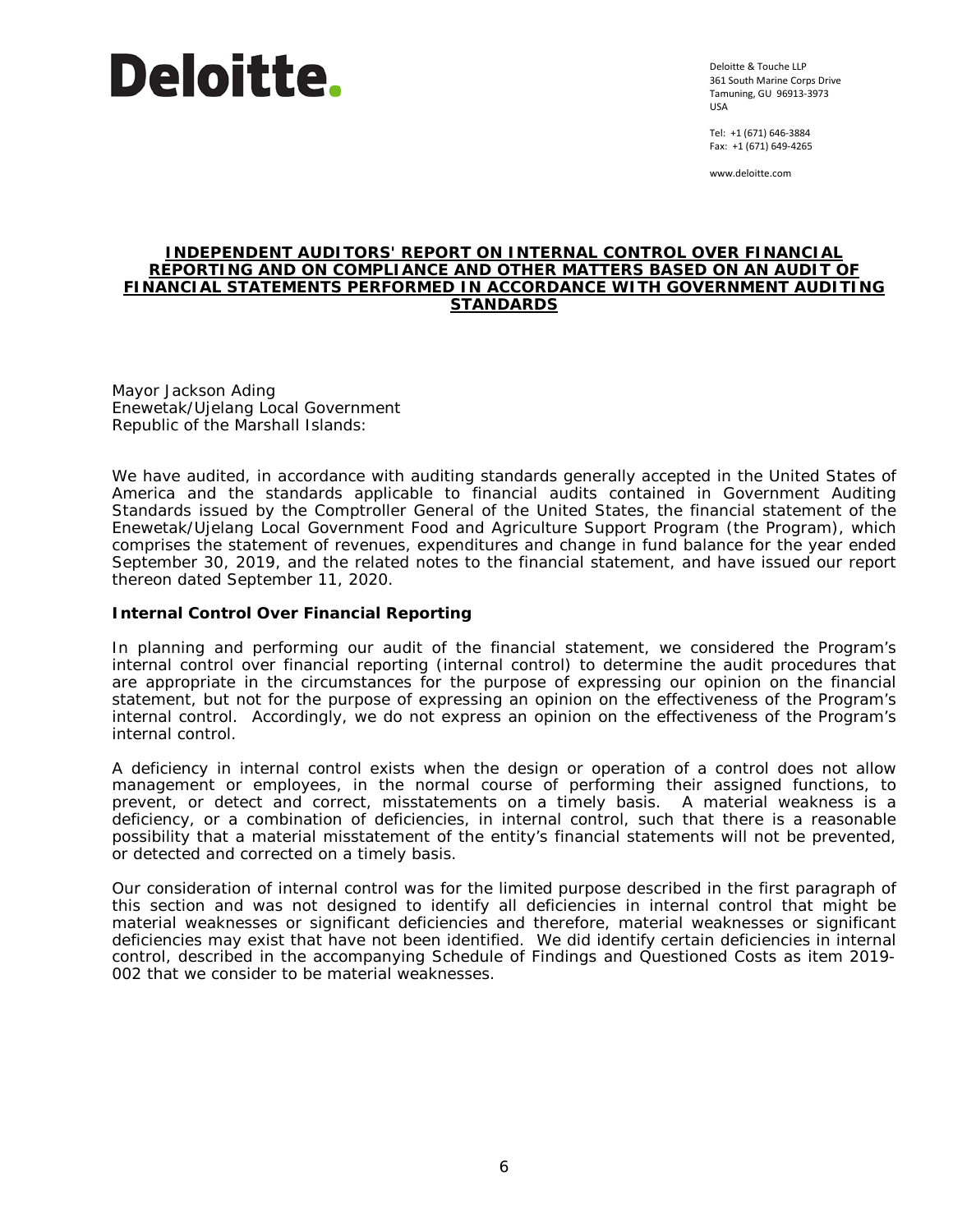#### **Compliance and Other Matters**

As part of obtaining reasonable assurance about whether the Program's financial statement is free from material misstatement, we performed tests of its compliance with certain provisions of laws, regulations, contracts, and grant agreements, noncompliance with which could have a direct and material effect on the determination of financial statement amounts. However, providing an opinion on compliance with those provisions was not an objective of our audit, and accordingly, we do not express such an opinion. The results of our tests disclosed instances of noncompliance or other matters that are required to be reported under *Government Auditing Standards* and which are described in the accompanying Schedule of Findings and Questioned Costs as item 2019-001.

#### **The Program's Response to Findings**

The Program's response to the findings identified in our audit is described in the accompanying Schedule of Findings and Questioned Costs. The Program's response was not subjected to the auditing procedures applied in the audit of the financial statement and, accordingly, we express no opinion on it.

#### **Purpose of this Report**

The purpose of this report is solely to describe the scope of our testing of internal control and compliance and the results of that testing, and not to provide an opinion on the effectiveness of the entity's internal control or on compliance. This report is an integral part of an audit performed in accordance with *Government Auditing Standards* in considering the entity's internal control and compliance. Accordingly, this communication is not suitable for any other purpose.

loite Wackell

September 11, 2020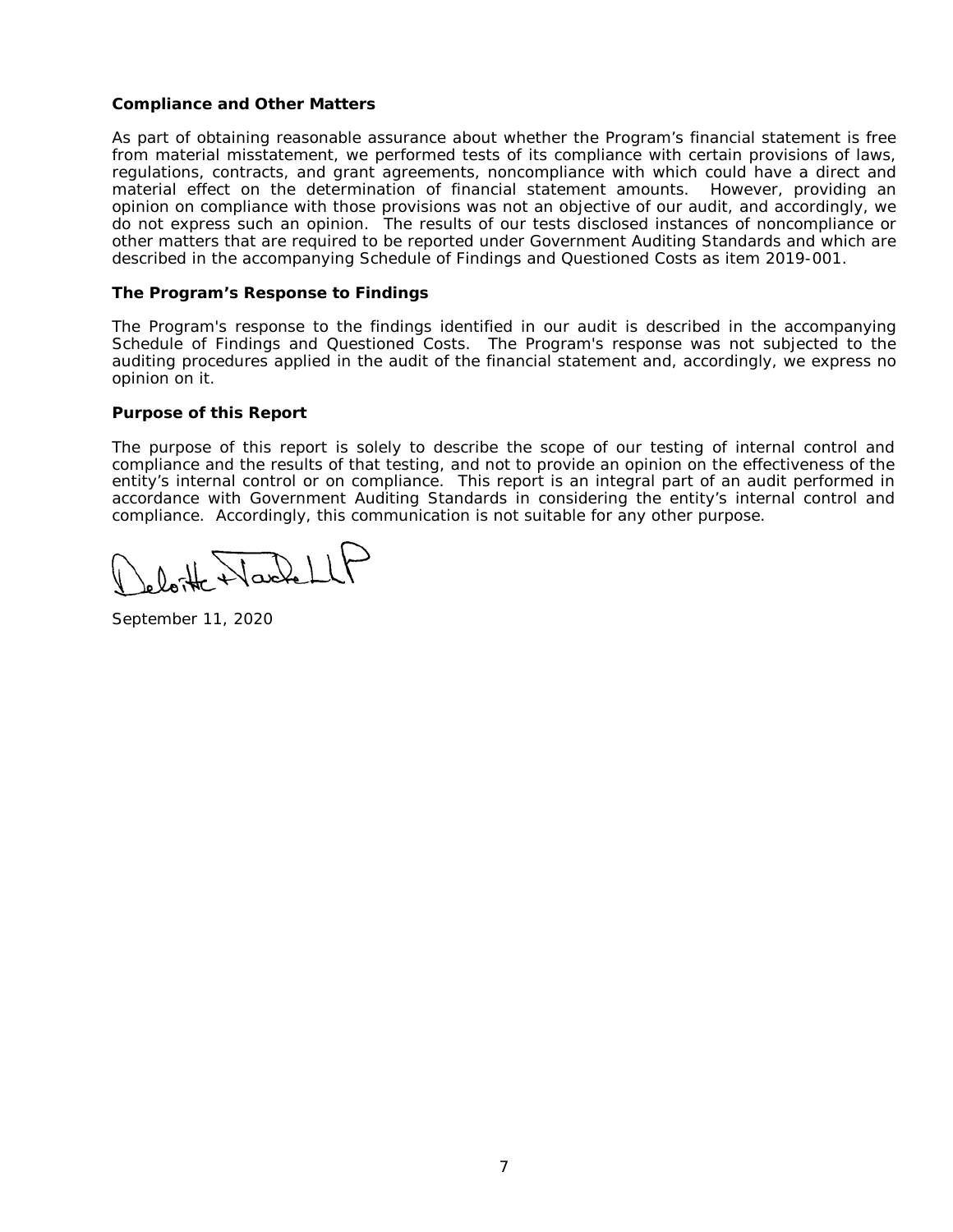Deloitte & Touche LLP 361 South Marine Corps Drive Tamuning, GU 96913-3973 USA

Tel: +1 (671) 646-3884 Fax: +1 (671) 649-4265

www.deloitte.com

#### **INDEPENDENT AUDITORS' REPORT ON COMPLIANCE FOR THE SOLE MAJOR FEDERAL PROGRAM; REPORT ON INTERNAL CONTROL OVER COMPLIANCE; AND REPORT ON SCHEDULE OF EXPENDITURES OF FEDERAL AWARDS REQUIRED BY THE UNIFORM GUIDANCE**

Mayor Jackson Ading Enewetak/Ujelang Local Government Republic of the Marshall Islands:

#### **Report on Compliance for the Sole Major Federal Program**

We have audited the Enewetak/Ujelang Local Government Food and Agriculture Support Program's (the Program) compliance with the types of compliance requirements described in the *OMB Compliance Supplement* that could have a direct and material effect on the Program's sole major federal program for the year ended September 30, 2019. The Program's sole major federal program is identified in the summary of auditors' results section of the accompanying Schedule of Findings and Questioned Costs.

#### *Management's Responsibility*

Management is responsible for compliance with federal statutes, regulations, and the terms and conditions of its federal awards applicable to its federal programs.

#### *Auditors' Responsibility*

Our responsibility is to express an opinion on compliance for the Program's sole major federal program based on our audit of the types of compliance requirements referred to above. We conducted our audit of compliance in accordance with auditing standards generally accepted in the United States of America; the standards applicable to financial audits contained in *Government Auditing Standards*, issued by the Comptroller General of the United States; and the audit requirements of Title 2 U.S. *Code of Federal Regulations* Part 200, *Uniform Administrative Requirements, Cost Principles, and Audit Requirements for Federal Awards* (Uniform Guidance). Those standards and the Uniform Guidance require that we plan and perform the audit to obtain reasonable assurance about whether noncompliance with the types of compliance requirements referred to above that could have a direct and material effect on a major federal program occurred. An audit includes examining, on a test basis, evidence about the Program's compliance with those requirements and performing such other procedures as we considered necessary in the circumstances.

We believe that our audit provides a reasonable basis for our qualified opinion on compliance for the sole major federal program. However, our audit does not provide a legal determination of the Program's compliance.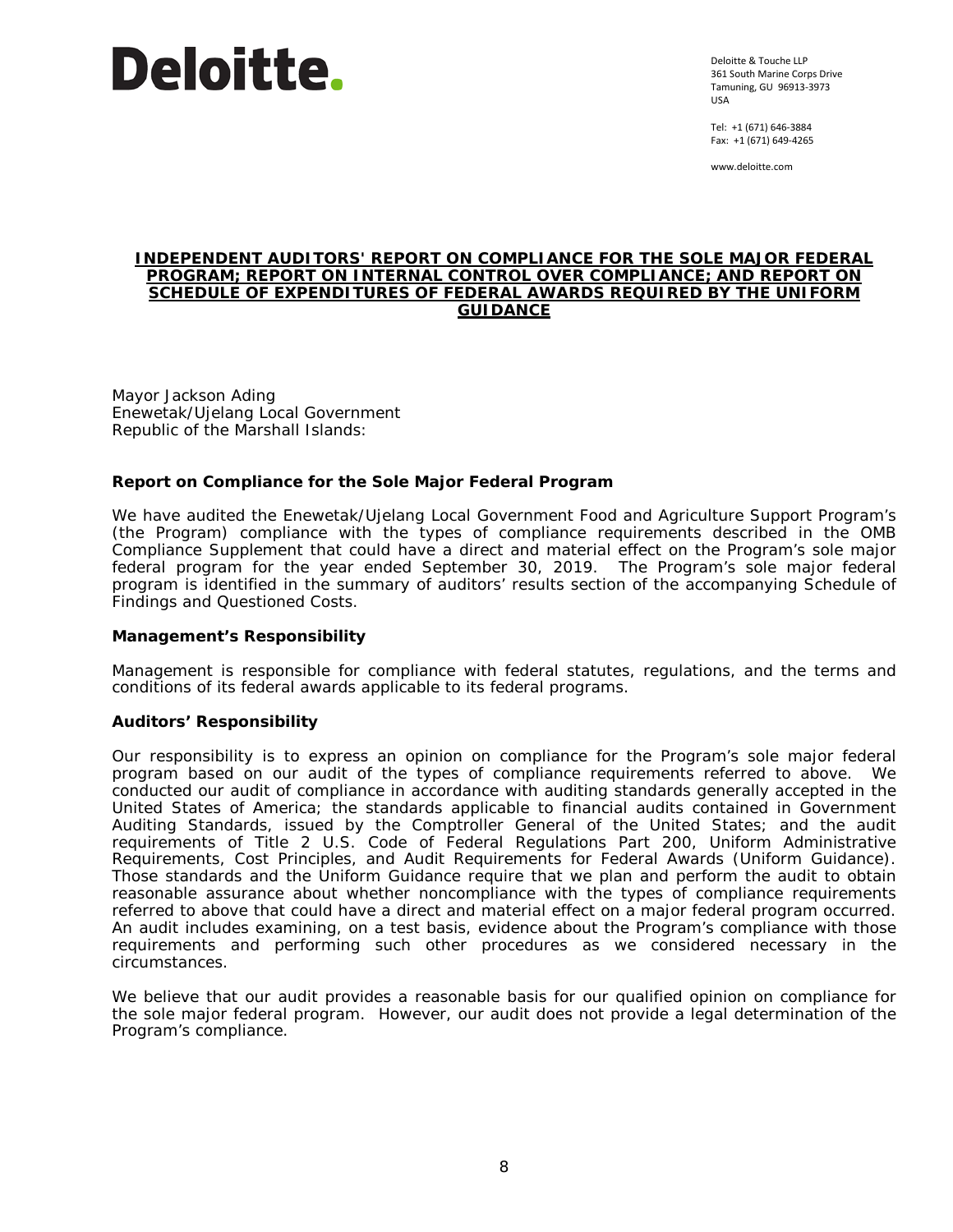# *Basis for Qualified Opinion on the Sole Major Federal Program*

As described in the accompanying Schedule of Findings and Questioned Costs, the Program did not comply with requirements regarding CFDA 15.875 Enewetak Food and Agriculture Support Program as described in item 2019-001 for Procurement and Suspension and Debarment. Compliance with such requirements is necessary, in our opinion, for the Program to comply with the requirements applicable to that program.

## *Qualified Opinion on the Sole Major Federal Program*

In our opinion, except for the noncompliance described in the "Basis for Qualified Opinion on the Sole Major Federal Program" paragraph, the Program complied, in all material respects, with the types of compliance requirements referred to above that could have a direct and material effect on the sole major federal program for the year ended September 30, 2019.

#### *Other Matters*

The Program's response to the noncompliance findings identified in our audit is described in the accompanying Schedule of Findings and Questioned Costs. The Program's response was not subjected to the auditing procedures applied in the audit of compliance and, accordingly, we express no opinion on the response.

#### **Report on Internal Control Over Compliance**

Management of the Program is responsible for establishing and maintaining effective internal control over compliance with the types of compliance requirements referred to above. In planning and performing our audit of compliance, we considered the Program's internal control over compliance with the types of requirements that could have a direct and material effect on the sole major federal program to determine the auditing procedures that are appropriate in the circumstances for the purpose of expressing an opinion on compliance for the sole major federal program and to test and report on internal control over compliance in accordance with the Uniform Guidance, but not for the purpose of expressing an opinion on the effectiveness of internal control over compliance. Accordingly, we do not express an opinion on the effectiveness of the Program's internal control over compliance.

A *deficiency in internal control over compliance* exists when the design or operation of a control over compliance does not allow management or employees, in the normal course of performing their assigned functions, to prevent, or detect and correct, noncompliance with a type of compliance requirement of a federal program on a timely basis. A *material weakness in internal control over compliance* is a deficiency, or combination of deficiencies, in internal control over compliance, such that there is reasonable possibility that material noncompliance with a type of compliance requirement of a federal program will not be prevented, or detected and corrected, on a timely basis.

Our consideration of internal control over compliance was for the limited purpose described in the first paragraph of this section and was not designed to identify all deficiencies in internal control over compliance that might be material weaknesses or significant deficiencies and therefore, material weaknesses or significant deficiencies may exist that have not been identified. We did identify certain deficiencies in internal control over compliance, described in the accompanying Schedule of Findings and Questioned Costs as item 2019-001 that we consider to be material weaknesses.

The Program's response to the internal control over compliance findings identified in our audit is described in the accompanying Schedule of Findings and Questioned Costs. The Program's response was not subjected to the auditing procedures applied in the audit of compliance and, accordingly, we express no opinion on the response.

The purpose of this report on internal control over compliance is solely to describe the scope of our testing of internal control over compliance and the results of that testing based on the requirements of the Uniform Guidance. Accordingly, this report is not suitable for any other purpose.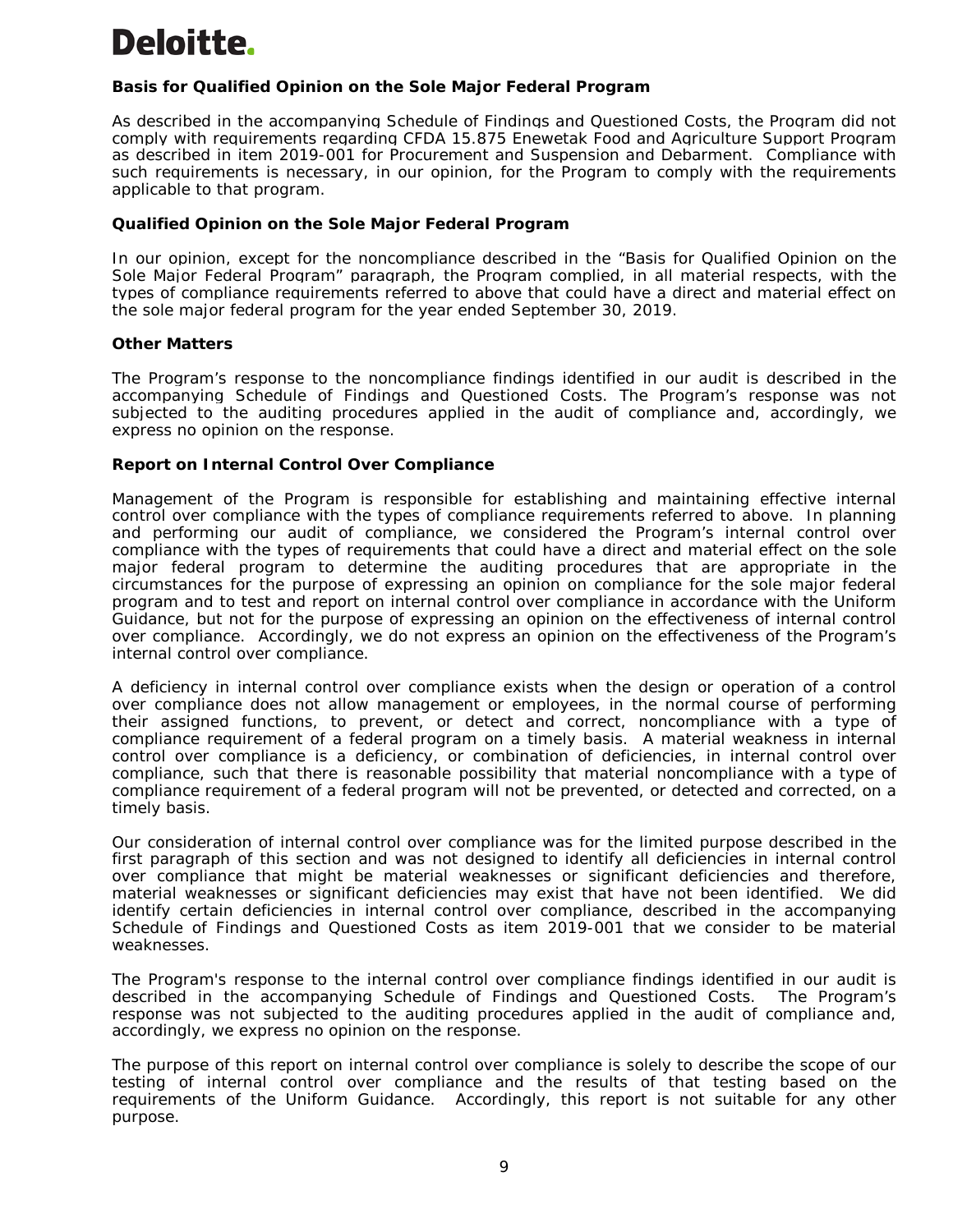#### **Report on Schedule of Expenditures of Federal Awards Required by the Uniform Guidance**

We have audited the financial statement of the Program for the year ended September 30, 2019, and have issued our report thereon dated September 11, 2020, which contained an unmodified opinion on that financial statement. Our audit was conducted for the purpose of forming an opinion on the financial statement as a whole. The accompanying Schedule of Expenditures of Federal Awards is presented for purposes of additional analysis as required by the Uniform<br>Guidance and is not a required part of the financial statement. Such information is the Guidance and is not a required part of the financial statement. responsibility of management and was derived from and relates directly to the underlying accounting and other records used to prepare the financial statement. The information has been subjected to the auditing procedures applied in the audit of the financial statement and certain additional procedures, including comparing and reconciling such information directly to the underlying accounting and other records used to prepare the financial statement or to the financial statement itself, and other additional procedures in accordance with auditing standards generally accepted in the United States of America. In our opinion, the Schedule of Expenditures of Federal Awards is fairly stated in all material respects in relation to the financial statement as a whole.

 $0.16$  Nackel

September 11, 2020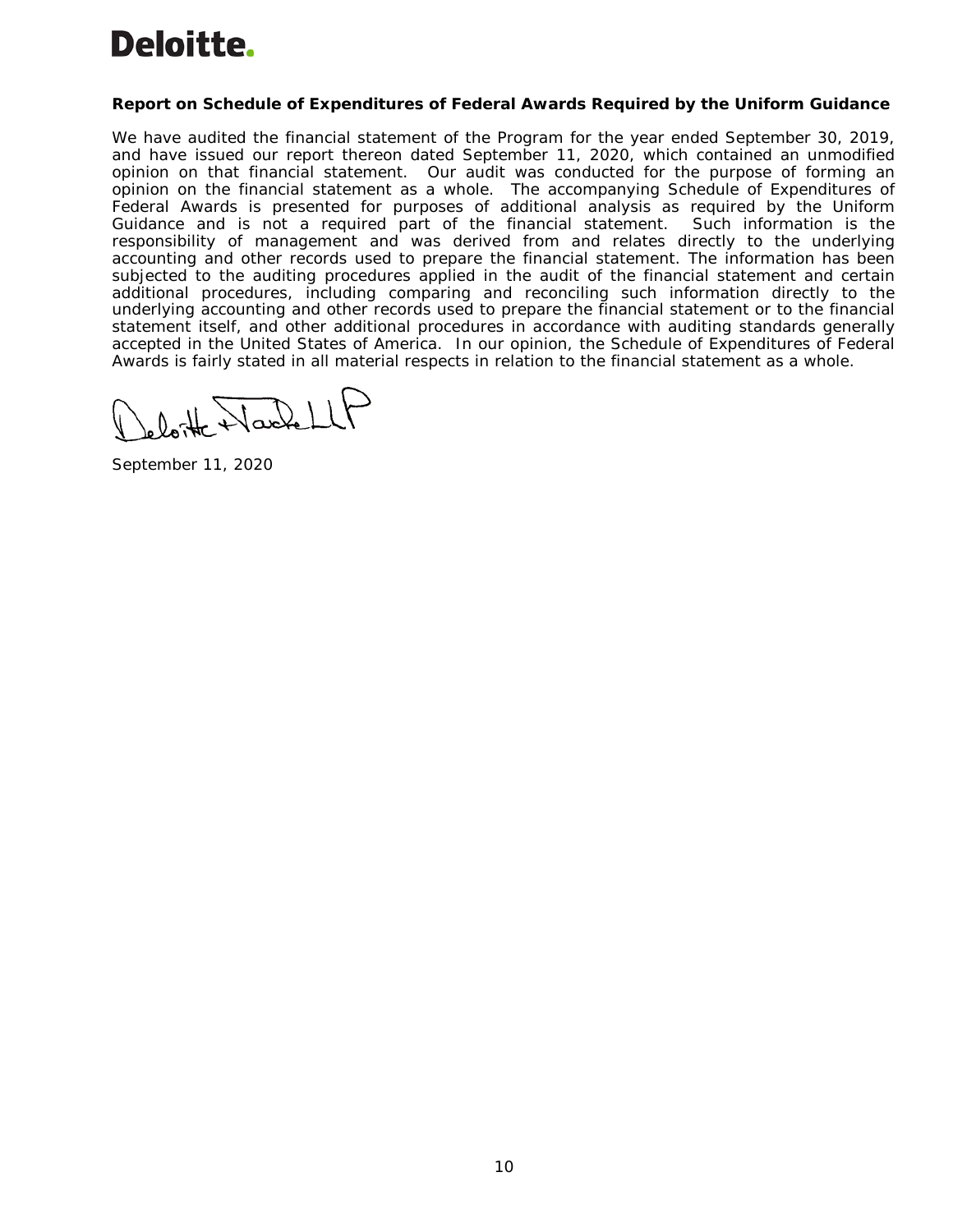Schedule of Expenditures of Federal Awards Year Ended September 30, 2019

|                                                                                                                                           | Beginning<br><b>Fund Balance</b> | 2019<br><b>Funds</b><br>Received | 2019<br>Funds<br><b>Expended</b> | Ending<br><b>Fund Balance</b> |
|-------------------------------------------------------------------------------------------------------------------------------------------|----------------------------------|----------------------------------|----------------------------------|-------------------------------|
| U.S. Department of the Interior<br>CFDA $#15.875$                                                                                         |                                  |                                  |                                  |                               |
| Funds received in a<br>direct<br>capacity:                                                                                                |                                  |                                  |                                  |                               |
| Economic, Social and Political<br>Development of the Territories:<br>Operation of the Enewetak<br>Food and Agriculture Support<br>Program |                                  |                                  |                                  |                               |
|                                                                                                                                           | 63.273                           | \$2.085.225                      | \$1,965,606                      | \$182,892                     |

See accompanying notes to schedule of expenditures of federal awards.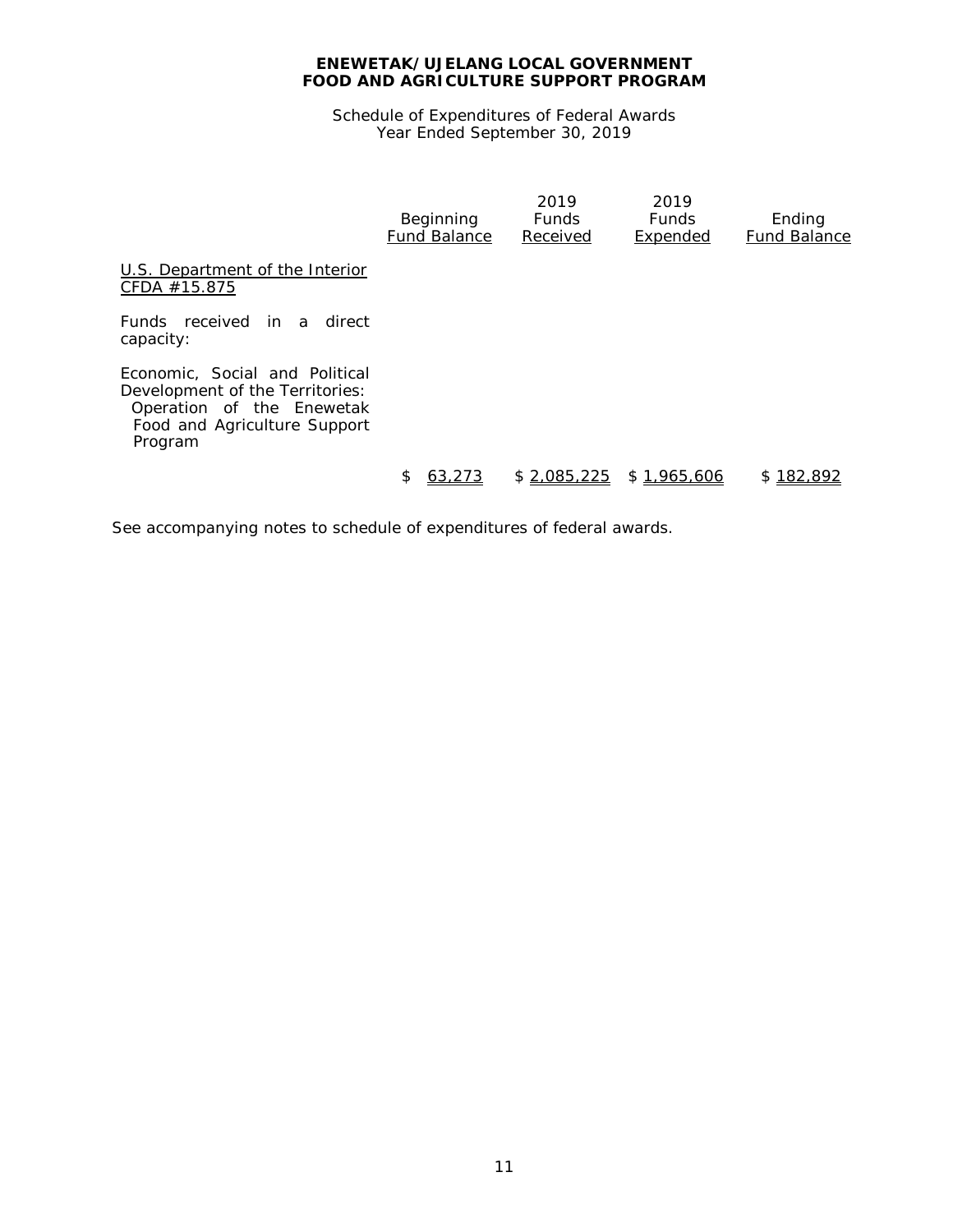Notes to Schedule of Expenditures of Federal Awards Year Ended September 30, 2019

#### (1) Organization

The Enewetak/Ujelang Local Government (EULGOV) was established pursuant to Public Law 1981-2, the Local Government Act of the Republic of the Marshall Islands, and operates under the Constitution of the Enewetak/Ujelang Local Government.

EULGOV is the recipient of non-Compact of Free Association related funds received from the U.S. Department of the Interior under the EULGOV Food and Agriculture Support Program (the Program). These funds must be expended in accordance with grant awards and are subject to general U.S. federal requirements.

#### (2) Summary of Significant Accounting Policies

#### Basis of Presentation

The accompanying Schedule of Expenditures of Federal Awards (the Schedule) includes the federal grant activity of the Program and is presented on the modified accrual basis of The information in this Schedule is presented in accordance with the requirements of Title 2 U.S. *Code of Federal Regulations* Part 200, *Uniform Administrative Requirements, Cost Principles, and Audit Requirements for Federal Awards* (Uniform Guidance). Because the Schedule only presents the operations of the Program, it is not intended to and does not present the financial position, changes in net position, or cash flows of EULGOV. The Program has not elected to use the 10-percent de minimis indirect cost rate allowed under the Uniform Guidance.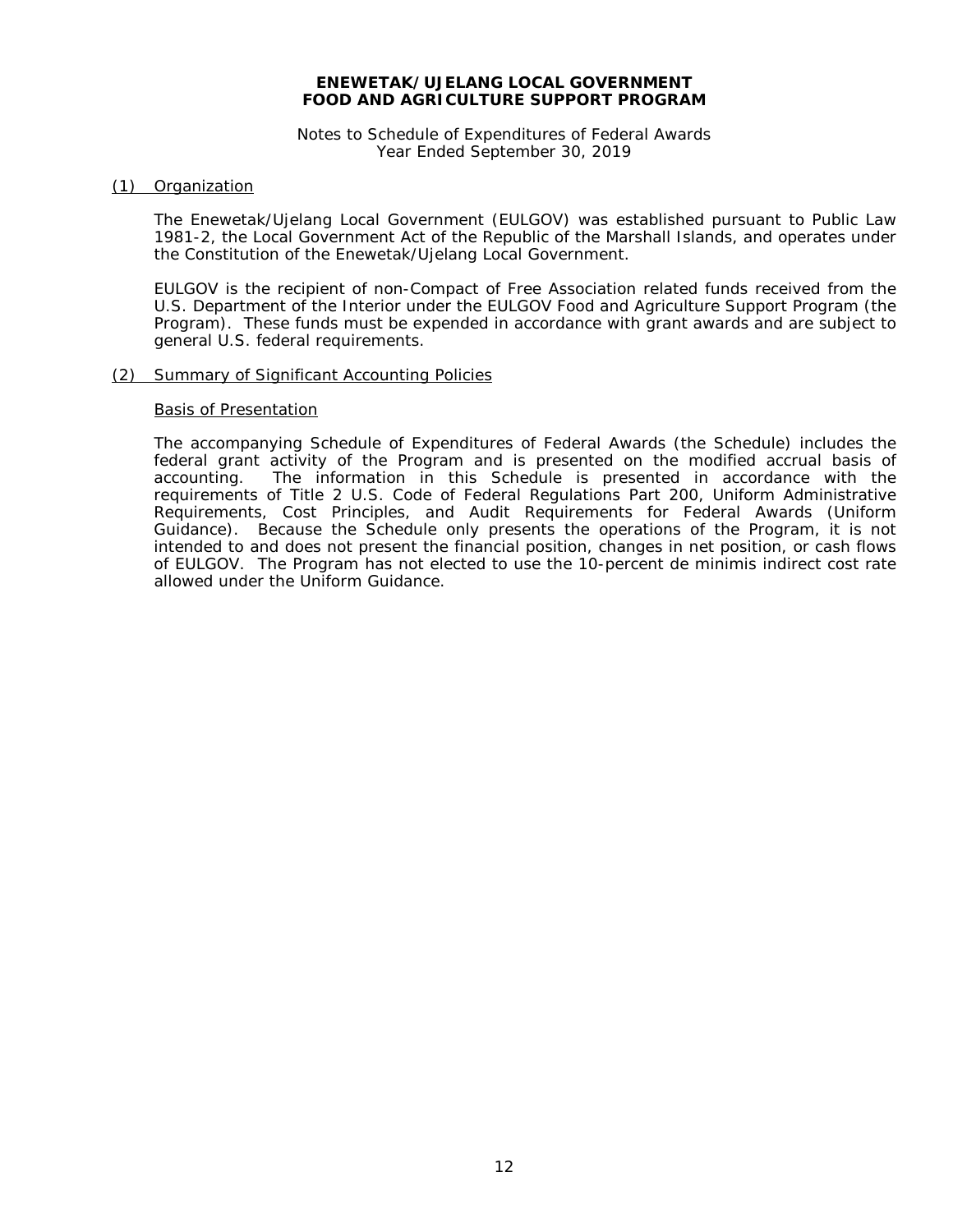Schedule of Findings and Questioned Costs Year Ended September 30, 2019

## **Section I - Summary of Auditor's Results**

#### *Financial Statements*

| 1.                  | GAAP:                                                                                | Type of report the auditor issued on whether the financial<br>statement audited was prepared in accordance with | Unmodified                                                                                                      |                         |
|---------------------|--------------------------------------------------------------------------------------|-----------------------------------------------------------------------------------------------------------------|-----------------------------------------------------------------------------------------------------------------|-------------------------|
|                     |                                                                                      | Internal control over financial reporting:                                                                      |                                                                                                                 |                         |
| 2.                  |                                                                                      | Material weakness(es) identified?                                                                               |                                                                                                                 | Yes                     |
| 3.                  |                                                                                      | Significant deficiency(ies) identified?                                                                         |                                                                                                                 | None reported           |
| 4.                  |                                                                                      |                                                                                                                 | Noncompliance material to financial statement noted?                                                            | Yes                     |
|                     | <b>Federal Awards</b>                                                                |                                                                                                                 |                                                                                                                 |                         |
|                     |                                                                                      |                                                                                                                 | Internal control over the sole major federal program:                                                           |                         |
| 5.                  |                                                                                      | Material weakness(es) identified?                                                                               |                                                                                                                 | Yes                     |
| 6.                  |                                                                                      | Significant deficiency(ies) identified?                                                                         |                                                                                                                 | None reported           |
| 7.                  | Type of auditors' report issued on compliance for the sole<br>major federal program: | Qualified                                                                                                       |                                                                                                                 |                         |
| 8.                  |                                                                                      | Any audit findings disclosed that are required to be reported in<br>accordance with 2 CFR 200.516(a)?           | Yes                                                                                                             |                         |
| 9.                  |                                                                                      | Identification of the sole major federal program:                                                               |                                                                                                                 |                         |
|                     | CFDA#                                                                                | Name of Federal Program or Cluster                                                                              |                                                                                                                 |                         |
|                     | 15.875                                                                               |                                                                                                                 | Economic, Social and Political Development of the Territories:<br>Enewetak Food and Agriculture Support Program |                         |
| 10.                 | programs:                                                                            | Dollar threshold used to distinguish between Type A and Type B                                                  | \$750,000                                                                                                       |                         |
| 11.                 |                                                                                      | Auditee qualified as low-risk auditee?                                                                          | No                                                                                                              |                         |
|                     |                                                                                      | <b>Section II - Financial Statement Findings</b>                                                                |                                                                                                                 |                         |
| Reference<br>Number |                                                                                      |                                                                                                                 | Findings                                                                                                        |                         |
| 2019-002            |                                                                                      | <b>Expenditure Recognition</b>                                                                                  |                                                                                                                 |                         |
|                     |                                                                                      |                                                                                                                 | Section III - Federal Award Findings and Questioned Costs                                                       |                         |
|                     | Reference<br><b>Number</b>                                                           | CFDA#                                                                                                           | Findings                                                                                                        | <b>Questioned Costs</b> |
|                     |                                                                                      |                                                                                                                 |                                                                                                                 |                         |

2019-001 15.875 Procurement and Suspension and Debarment \$921,828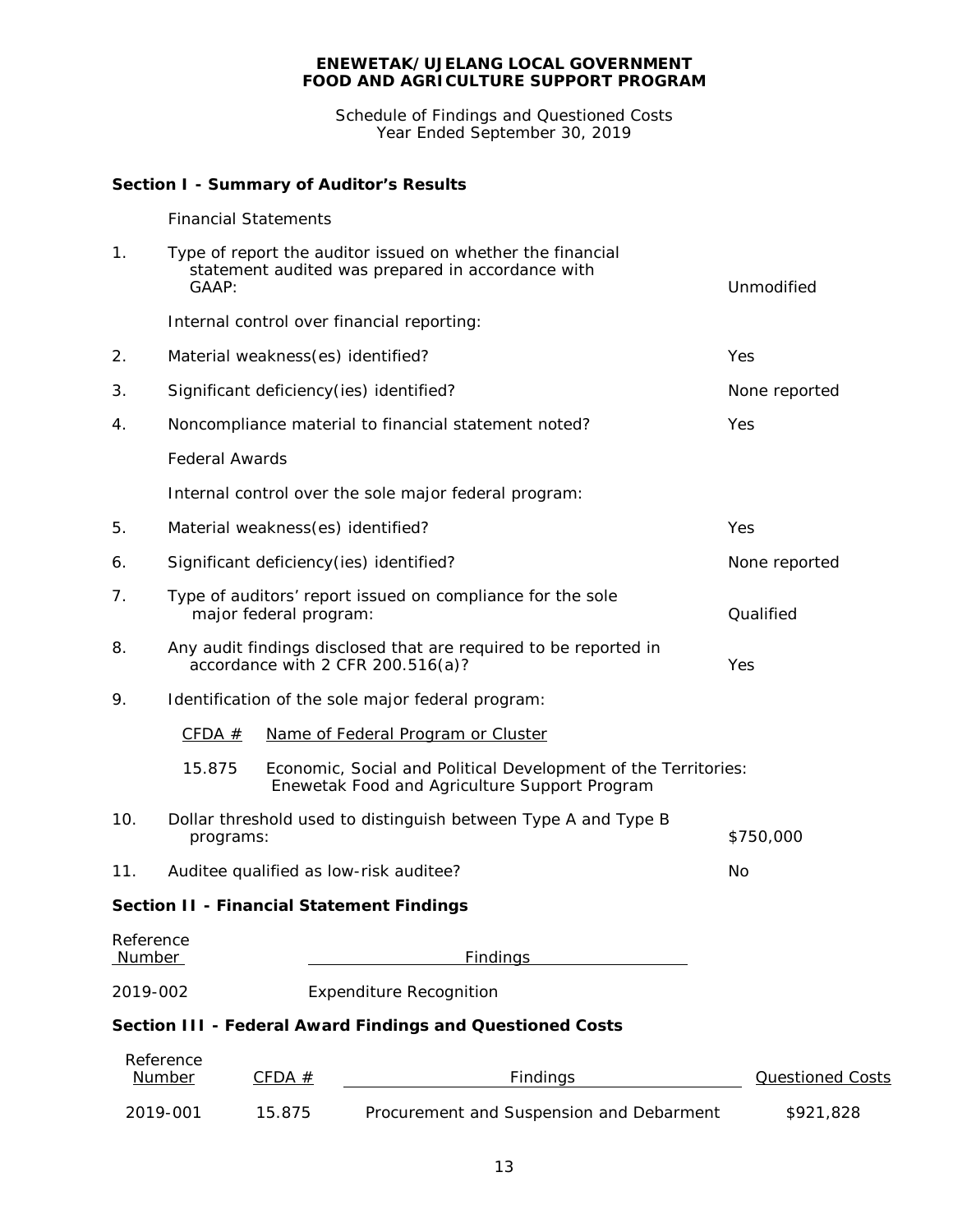Schedule of Findings and Questioned Costs, Continued Year Ended September 30, 2019

| Finding No.:<br>Federal Agency:<br>CFDA Program: | 2019-001<br>U.S. Department of the Interior<br>15.875 Economic, social and Political Development of the<br>Territories: Enewetak Food and Agriculture Support Program |
|--------------------------------------------------|-----------------------------------------------------------------------------------------------------------------------------------------------------------------------|
| Area:                                            | Procurement and Suspension and Debarment                                                                                                                              |
| Questioned Costs:                                | \$921,828                                                                                                                                                             |

Criteria: Section § 200.317 of 2 CFR Part 200 - Uniform Administrative Requirements, Cost Principles, and Audit Requirements for Federal Awards requires that when procuring property and services under a Federal award, a state must follow the same policies and procedures it uses for procurements from its non-Federal funds.

RepMar's Procurement Code states the following:

Section 124 - unless otherwise authorized by law, all Government contracts shall be awarded by competitive sealed bidding.

Section 127 - procurement of goods and services not exceeding \$25,000 may be made in accordance with small purchase procedures. Small purchase procedures are those relatively simple and informal methods for securing services, supplies, or other property that do not cost more than \$25,000. Where small purchase procedures are used, price or rate quotations shall be obtained from an adequate number of qualified sources.

Section 128 - a contract may be awarded for supply, service, or construction item without completion when it is determined in writing that there is only one source for the required supply, service, or construction them.

Condition: The following non-payroll purchases aggregating \$921,828 were awarded to vendors with no available documentation of the basis on which the award is made (items a and c), with no evidence of competitive sealed bidding (item b) or with no quotations obtained from an adequate number of qualified vendors (item d):

a. Six items for direct food purchases

| Check $#$ | Date       | Amount    |
|-----------|------------|-----------|
| 56498     | 10/29/2018 | 2.071     |
| 56596     | 11/09/2018 | 163,786   |
| 57000     | 01/17/2019 | 170,052   |
| 57292     | 03/08/2019 | 4.566     |
| 57535     | 04/12/2019 | 171,062   |
| 58096     | 07/25/2019 | 170.052   |
|           |            | \$681.589 |

#### b. Three items for diesel fuel purchases

| Check $#$ | Date       | Amount    |
|-----------|------------|-----------|
| 57109     | 02/08/2019 | 65,000    |
| 57694     | 05/08/2019 | 62,000    |
| 58165     | 08/05/2019 | 65,000    |
|           |            | \$192.000 |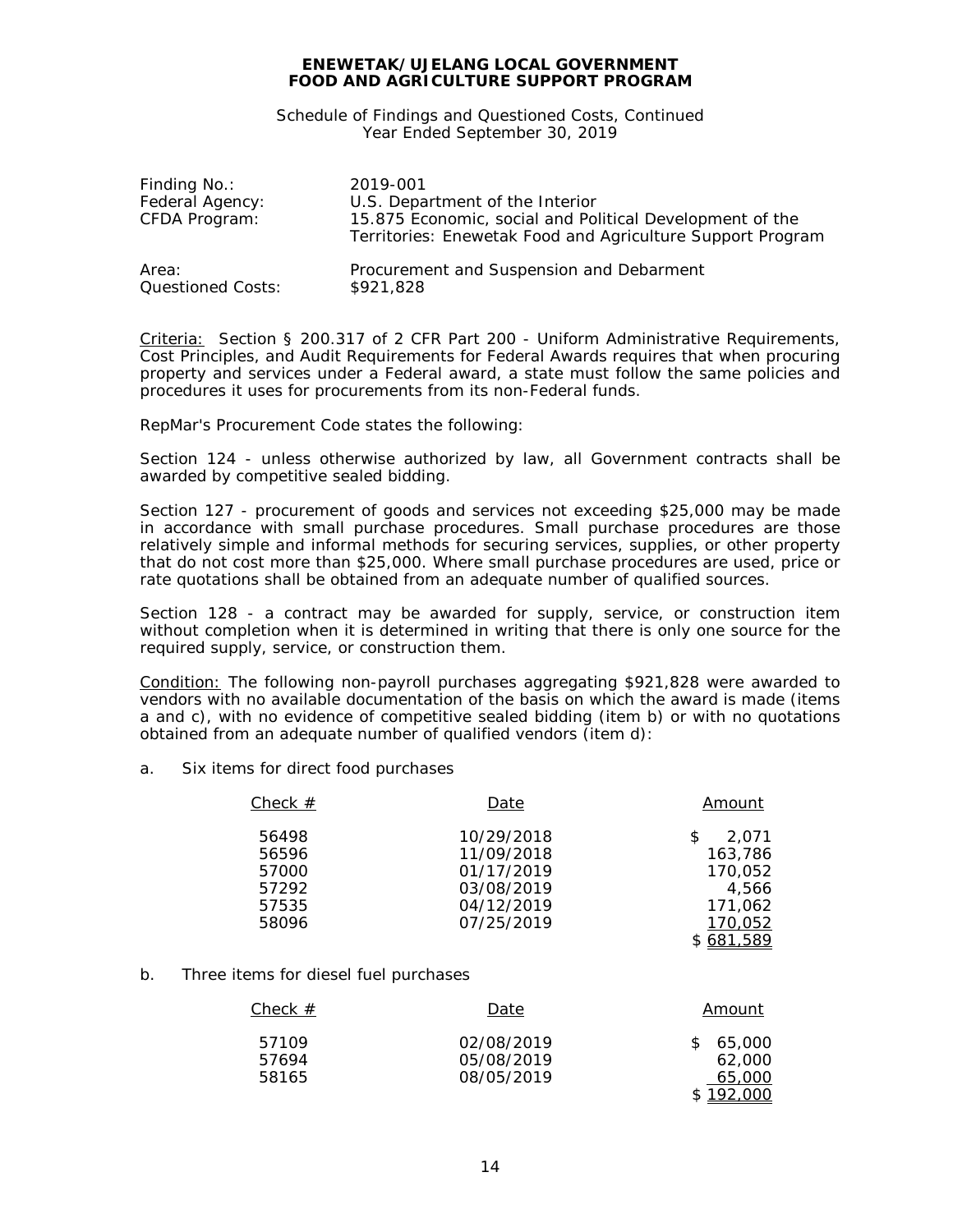Schedule of Findings and Questioned Costs, Continued Year Ended September 30, 2019

| Finding No.:<br>Federal Agency:<br>CFDA Program: | 2019-001, Continued<br>U.S. Department of the Interior<br>15.875 Economic, social and Political Development of the<br>Territories: Enewetak Food and Agriculture Support Program |
|--------------------------------------------------|----------------------------------------------------------------------------------------------------------------------------------------------------------------------------------|
| Area:                                            | Procurement and Suspension and Debarment                                                                                                                                         |
| <b>Questioned Costs:</b>                         | \$921,828                                                                                                                                                                        |

#### Condition, Continued:

#### c. Eight items for petroleum, lube and oil purchases

| Check $#$ | Date       | Amount      |
|-----------|------------|-------------|
| 56507     | 10/31/2018 | 4.094<br>\$ |
| 56778     | 12/17/2018 | 2,760       |
| 57112     | 02/08/2019 | 3,450       |
| 57542     | 04/16/2019 | 2,880       |
| 57705     | 05/16/2019 | 1,440       |
| 58164     | 08/02/2019 | 2,160       |
| 58247     | 08/14/2019 | 2,703       |
| 58256     | 08/19/2019 | 1,440       |
|           |            | 23,687      |

d. Three items for repairs and maintenance purchases

| Check/JV $#$                    | Date                                   | Amount                             |
|---------------------------------|----------------------------------------|------------------------------------|
| 57702<br>58005<br>JV20190930-01 | 02/08/2019<br>05/08/2019<br>09/30/2019 | 6.764<br>3,398<br>14,390<br>24.552 |

Total questioned costs **\$ 921,828** 

Furthermore, relevant factors supporting vendor selection were inadequately documented for the purchase of supplies (Check  $# 56486$ ) in the amount of \$2,680.

Cause: EULGOV appears to lack adequate internal control policies and procedures requiring the documentation of procurement procedures to satisfy compliance with applicable procurement requirements.

**Effect:** EULGOV is in noncompliance with applicable procurement requirements and questioned costs of \$921,828 result.

Recommendation: EULGOV should require that documentation be adequate to comply with applicable procurement requirements. Specifically, documentation should indicate the history of procurement, quotations obtained from a number of qualified vendors, the rationale for contractor or vendor selection and/or documentation of sole source.

Auditee Response and Corrective Action Plan: EULGOV describes corrective action in the Corrective Action Plan.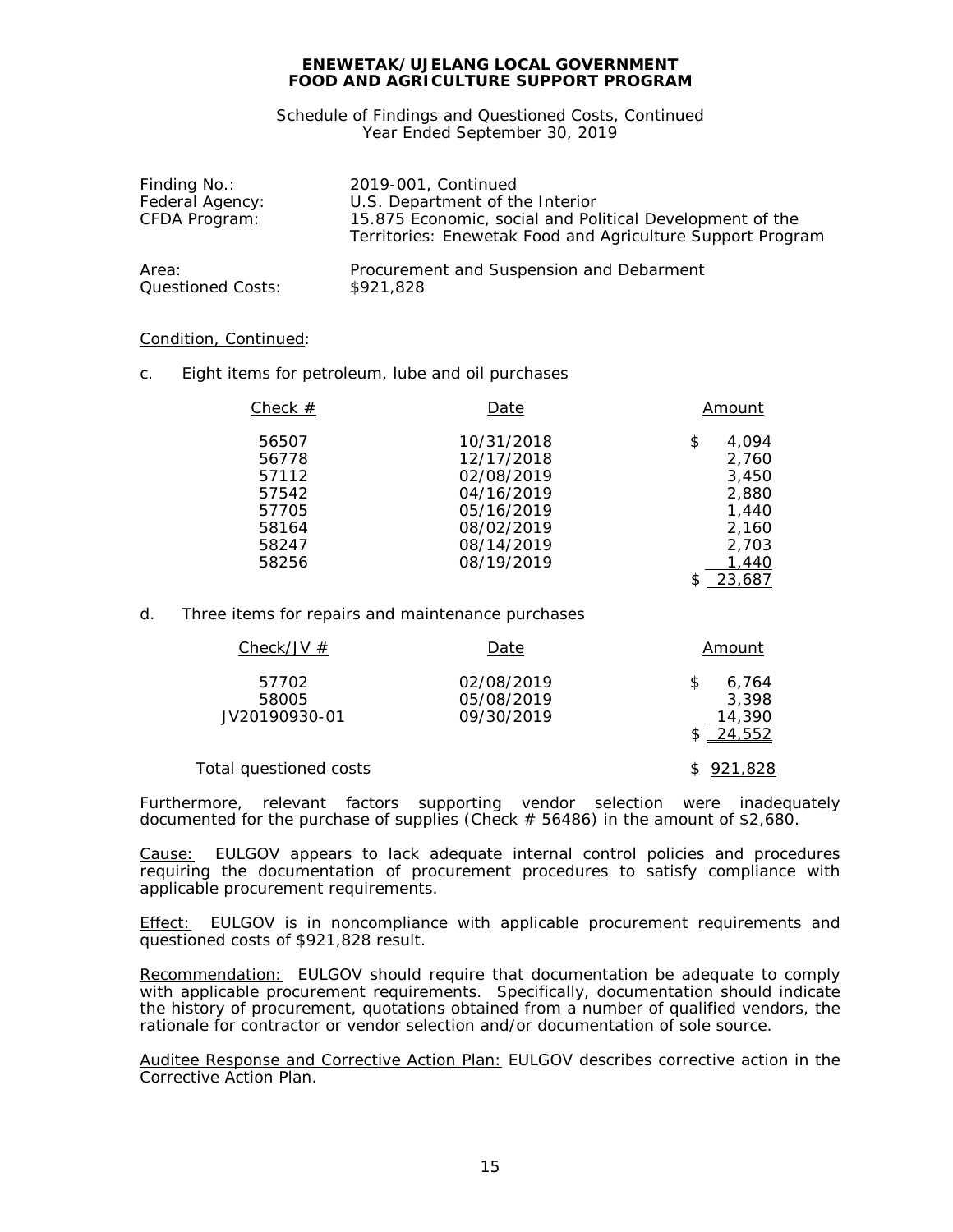Schedule of Findings and Questioned Costs, Continued Year Ended September 30, 2019

Finding No.: 2019-002

Area: Expenditure Recognition

Criteria: Generally accepted accounting principles requires that expenditures and liabilities related to those obligations should be recognized in governmental funds as soon as a liability is incurred.

Condition: At September 30, 2019, the Program recognized accrued expenditures of \$119,619 that pertained to expenditures of the FY 2020 accounting period. An audit adjustment was proposed to correct this misstatement.

Cause: EULGOV appears to lack adequate internal control policies and procedures requiring the recognition of expenditures in the correct accounting period.

Effect: Recorded expenditures were overstated.

Recommendation: EULGOV should recognize expenditures and liabilities related to those obligations when the liability is incurred.

Auditee Response and Corrective Action Plan: EULGOV describes corrective action in the Corrective Action Plan.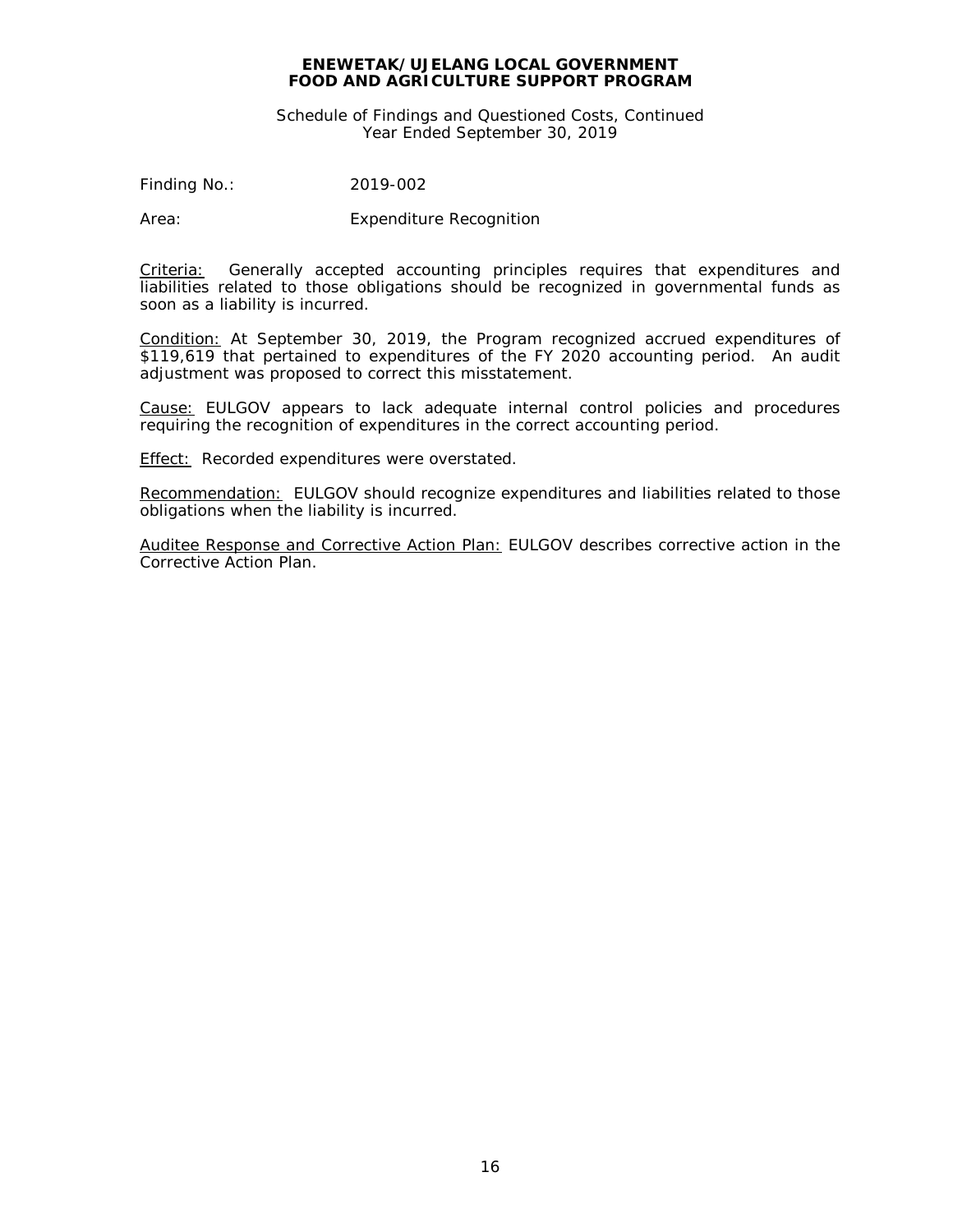

ENEWETAK/UJELANG LOCAL GOVERNMENT P.O. Box 1199 Majuro, Marshall Islands 96960 Tel: (692) 625-3296 Fax: (692) 625-3506

#### **CORRECTIVE ACTION PLAN 2 CFR § 200.511(c) Year Ended September 30, 2019**

#### **Finding No. 2019-001: Procurement and Suspension and Debarment**

Name of Contact Person: Neil Flores (City Manager)

Corrective Action Plan: The auditee accepts the auditor's recommendation to require that documentation be adequate to comply with applicable procurement requirements, and that such documentation indicate the history of procurement, quotations obtained from a number of qualified vendors, the rationale for contractor or vendor selection and/or documentation of sole source. The auditee's challenges in this regard relate to the paucity of suppliers available locally, in spite of efforts to solicit multiple bids. With respect to the petroleum, lube and oil items, the auditee has prepared a detailed memorandum in Fiscal Year 2020 that explains why sole sourcing is necessary for certain products under the particular circumstances. With respect to the repair and maintenance items, the auditee has had to rely on an off-island vendor for a number of years because no local vendors are available. However, the auditee will renew its efforts to identify alternative off-island vendors for the needed items.

Proposed Completion Date: Ongoing

#### **Finding No. 2019-002: Expenditure Recognition**

Name of Contact Person: Neil Flores (City Manager)

Corrective Action Plan: The auditee accepts the auditor's recommendation to recognize expenditures and liabilities related to those obligations when the liability is incurred. The auditee worked with the grantor to program Fiscal Year 2019 funds to construct a warehouse, and the request for bids went out before the end of the fiscal year. However, the bids were not received until the first month of the following fiscal year and the expenditures were made thereafter.

Proposed Completion Date: Ongoing